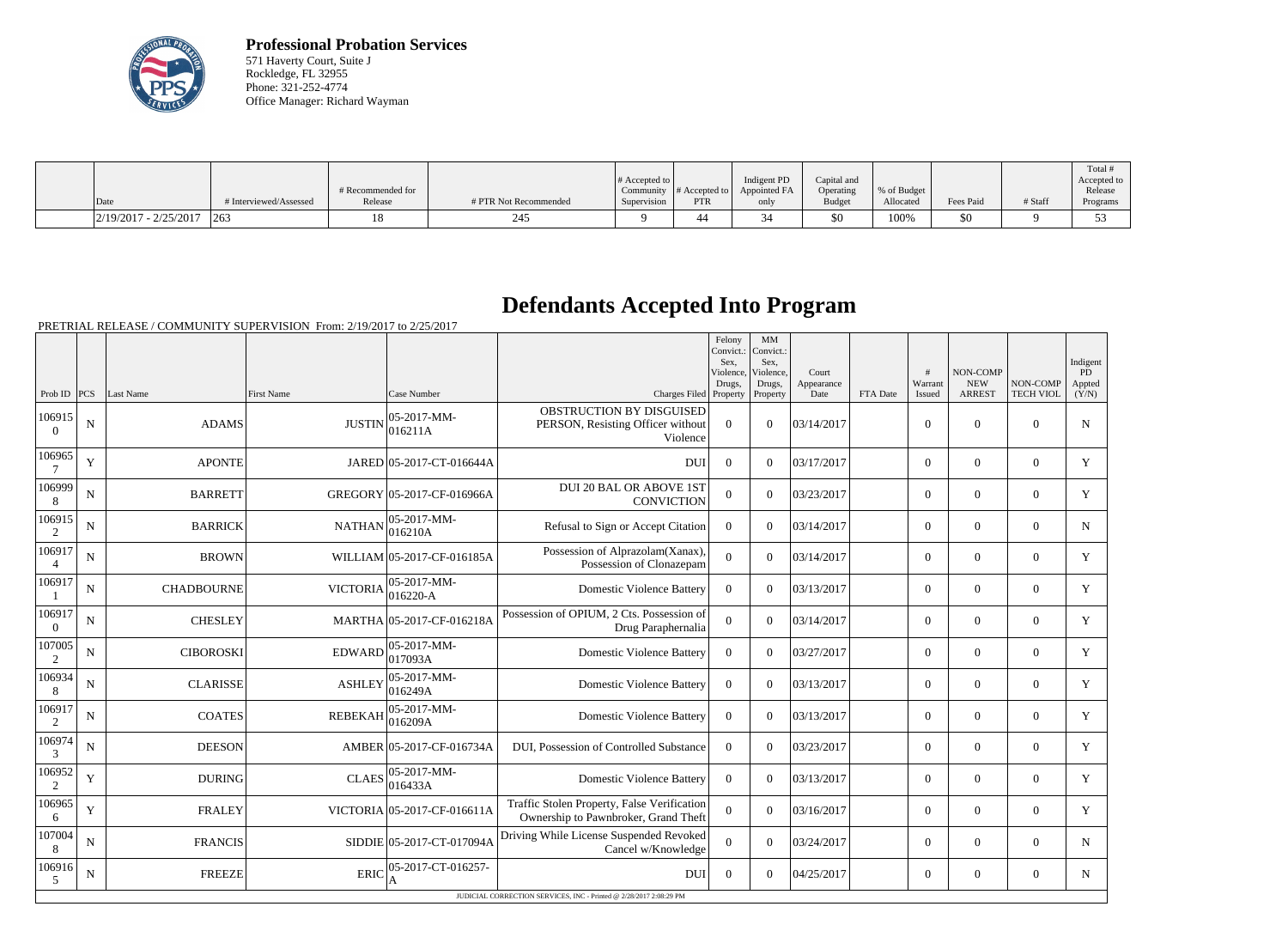## **Defendants Accepted Into Program**

|                          |                  |                            |                             |                                                            |                                                                                                                         | Felony<br>Convict.:<br>Sex,<br>Violence,<br>Drugs, | $\mathbf{M}\mathbf{M}$<br>Convict.:<br>Sex,<br>Violence,<br>Drugs, | Court<br>Appearance |          | #<br>Warrant             | NON-COMP<br><b>NEW</b>    | NON-COMP                           | Indigent<br>PD<br>Appted |
|--------------------------|------------------|----------------------------|-----------------------------|------------------------------------------------------------|-------------------------------------------------------------------------------------------------------------------------|----------------------------------------------------|--------------------------------------------------------------------|---------------------|----------|--------------------------|---------------------------|------------------------------------|--------------------------|
| Prob ID<br>107005        | PCS<br>${\bf N}$ | Last Name<br><b>GEIGER</b> | First Name<br><b>LAUREN</b> | Case Number<br>$ 05 - 2017 - MM -$                         | Charges Filed Property<br>Resisting Officer without Violence                                                            | $\overline{0}$                                     | Property<br>$\theta$                                               | Date<br>03/21/2017  | FTA Date | Issued<br>$\overline{0}$ | <b>ARREST</b><br>$\Omega$ | <b>TECH VIOL</b><br>$\overline{0}$ | (Y/N)<br>${\bf N}$       |
| 106917<br>6              | ${\bf N}$        | <b>GOLEMINOV</b>           | <b>KRASSIMIR</b>            | $ 017111 - A$<br>$ 05-2017-MM-$<br>016190A                 | Driving While License Suspended Revoked<br>Cancel w/Knowledge, Giving False Name<br>to Law Enforcement Officer          | $\Omega$                                           | $\Omega$                                                           | 03/27/2017          |          | $\overline{0}$           | $\Omega$                  | $\overline{0}$                     | Y                        |
| 106961                   | $\mathbf N$      | <b>GONZALEZ</b>            |                             | HERNAN 05-2015-CT-052381A                                  | Refuse Breath Urine Blood DUI Test After<br>Prev Susp                                                                   | $\theta$                                           | $\Omega$                                                           | 03/07/2017          |          | $\theta$                 | $\theta$                  | $\overline{0}$                     | N                        |
| 106972<br>3              | $\mathbf Y$      | <b>GOODRICH</b>            | <b>ROGER</b>                | 05-2017-CF-011796-                                         | <b>Aggravated Battery Combined Segment</b>                                                                              | $\overline{0}$                                     | $\Omega$                                                           | 03/10/2017          |          | $\boldsymbol{0}$         | $\overline{0}$            | $\overline{0}$                     | N                        |
| 106930<br>7              | ${\bf N}$        | <b>GRIER</b>               |                             | NATHAN 05-2017-CF-016252A                                  | <b>DUI FELONY THIRD OR</b><br>SUBSEQUENT OFFENSE, DUI with<br><b>Property Damage</b>                                    | $\theta$                                           | $\theta$                                                           | 03/16/2017          |          | $\theta$                 | $\overline{0}$            | $\overline{0}$                     | $\mathbf N$              |
| 106978<br>$\mathbf Q$    | N                | <b>HALL</b>                |                             | BRIAN 05-2017-CT-016762A                                   | DUI, Driving While License<br>Susp/Cancel/Rev -1st Offense                                                              | $\theta$                                           | $\theta$                                                           | 03/13/2017          |          | $\overline{0}$           | $\overline{0}$            | $\overline{0}$                     | Y                        |
| 106917<br>3              | $\mathbf N$      | <b>HARDEN</b>              | <b>CHRISTOPHER</b>          | 05-2017-MM-<br>016192A                                     | <b>Domestic Violence Battery</b>                                                                                        | $\overline{0}$                                     | $\Omega$                                                           | 03/13/2017          |          | $\overline{0}$           | $\overline{0}$            | $\overline{0}$                     | Y                        |
| 106999                   | N                | <b>HARDY</b>               |                             | ROBERT 05-2017-CF-016906A                                  | DUI, Criminal Mischief \$1000 Or More,<br>Resisting Officer without Violence,<br>Trespass in a Posted Construction Site | $\Omega$                                           | $\theta$                                                           | 03/23/2017          |          | $\overline{0}$           | $\Omega$                  | $\overline{0}$                     | Y                        |
| 106992                   | $\mathbf Y$      | <b>HOLCOMB</b>             |                             | JOSEPH 05-2017-CF-016901A                                  | AGGRAVATED ASSAULT WITH<br>DEADLY WEAPON (2 CTS), POSS<br>FIREARM AMMO ELECTRIC WEAP<br><b>BY CONVICTED FELON</b>       | $\theta$                                           | $\theta$                                                           | 03/21/2017          |          | $\theta$                 | $\Omega$                  | $\overline{0}$                     | Y                        |
| 106978                   | N                | <b>KALLMAN</b>             | <b>TRACY</b>                | 05-2017-MM-<br>016750A                                     | Possession of Drug Paraphernalia                                                                                        | $\overline{0}$                                     | $\theta$                                                           | 03/20/2017          |          | $\overline{0}$           | $\Omega$                  | $\overline{0}$                     | Y                        |
| 106916                   | N                | <b>KEENER</b>              | <b>MEGAN</b>                | 05-2017-CT-016258-<br>A                                    | <b>DUI</b>                                                                                                              | $\overline{0}$                                     | $\theta$                                                           | 03/27/2017          |          | $\boldsymbol{0}$         | $\overline{0}$            | $\overline{0}$                     | $\mathbf N$              |
| 106953<br>0              | Y                | <b>KIDD</b>                | <b>SEAN</b>                 | $ 05-2017-MM-$<br> 016470A                                 | <b>Domestic Violence Battery</b>                                                                                        | $\overline{0}$                                     | $\overline{0}$                                                     | 04/06/2017          |          | $\overline{0}$           | $\overline{0}$            | $\overline{0}$                     | Y                        |
| 106966<br>$\overline{0}$ | $\mathbf N$      | LAFRENIERE                 |                             | KENNETH $\begin{array}{ l} 05-2017-MM-016589A \end{array}$ | <b>Domestic Violence Battery</b>                                                                                        | $\overline{0}$                                     | $\theta$                                                           | 03/13/2017          |          | $\boldsymbol{0}$         | $\boldsymbol{0}$          | $\overline{0}$                     | N                        |
| 106974                   | $\mathbf N$      | <b>LATHAM</b>              | <b>CURTIS</b>               | $ 05-2017-MM-$<br>016735A                                  | <b>Domestic Violence Battery</b>                                                                                        | $\overline{0}$                                     | $\theta$                                                           | 03/20/2017          |          | $\boldsymbol{0}$         | $\overline{0}$            | $\overline{0}$                     | Y                        |
| 106916<br>9              | N                | <b>LAWRENCE</b>            | <b>JACK</b>                 | 05-2017-MM-<br>016172A                                     | <b>Domestic Violence Battery</b>                                                                                        | $\overline{0}$                                     | $\theta$                                                           | 03/06/2017          |          | $\overline{0}$           | $\overline{0}$            | $\overline{0}$                     | Y                        |
| 106979                   | Y                | <b>LYBARGER</b>            | <b>PAIGE</b>                | 05-2017-MM-<br>$ 014494-A$                                 | Possession of Drug Paraphernalia                                                                                        | $\overline{0}$                                     | $\theta$                                                           | 03/30/2017          |          | $\overline{0}$           | $\overline{0}$            | $\overline{0}$                     | Y                        |
| 106937<br>2              | N                | <b>MACFADYEN</b>           | <b>DONNA</b>                | 05-2017-CT-016430-<br>A                                    | <b>DUI</b>                                                                                                              | $\overline{0}$                                     | $\theta$                                                           | 03/17/2017          |          | $\boldsymbol{0}$         | $\overline{0}$            | $\overline{0}$                     | N                        |
| 106993<br>5              | ${\bf N}$        | <b>MALONE</b>              |                             | BLAKE 05-2017-CF-016913A                                   | POSS HEROIN WITH INTENT TO SELL<br>OR DELIVER, OPIUM POSSESS WITH<br>INTENT SELL SCHEDULE I OR II                       | $\theta$                                           | $\theta$                                                           | 03/23/2017          |          | $\overline{0}$           | $\overline{0}$            | $\overline{0}$                     | N                        |
| 106980<br>8              | N                | <b>MCCARTHY</b>            | <b>JOHN</b>                 | 05-2017-CT-016964-                                         | <b>DUI</b>                                                                                                              | $\overline{0}$                                     | $\theta$                                                           | 03/23/2017          |          | $\overline{0}$           | $\overline{0}$            | $\overline{0}$                     | N                        |
| 106974<br>6              | ${\bf N}$        | <b>MCDOWELL</b>            | <b>ODEAN</b>                | $ 05-2017-MM-$<br>016775A                                  | Possession of less than 20 grams of<br>Cannabis, POSSESSION OF<br>PARAPHERNALIA (2 CTS.)                                | $\overline{0}$                                     | $\boldsymbol{0}$                                                   | 03/27/2017          |          | $\overline{0}$           | $\overline{0}$            | $\overline{0}$                     | Y                        |
|                          |                  |                            |                             |                                                            | JUDICIAL CORRECTION SERVICES, INC - Printed @ 2/28/2017 2:08:29 PM                                                      |                                                    |                                                                    |                     |          |                          |                           |                                    |                          |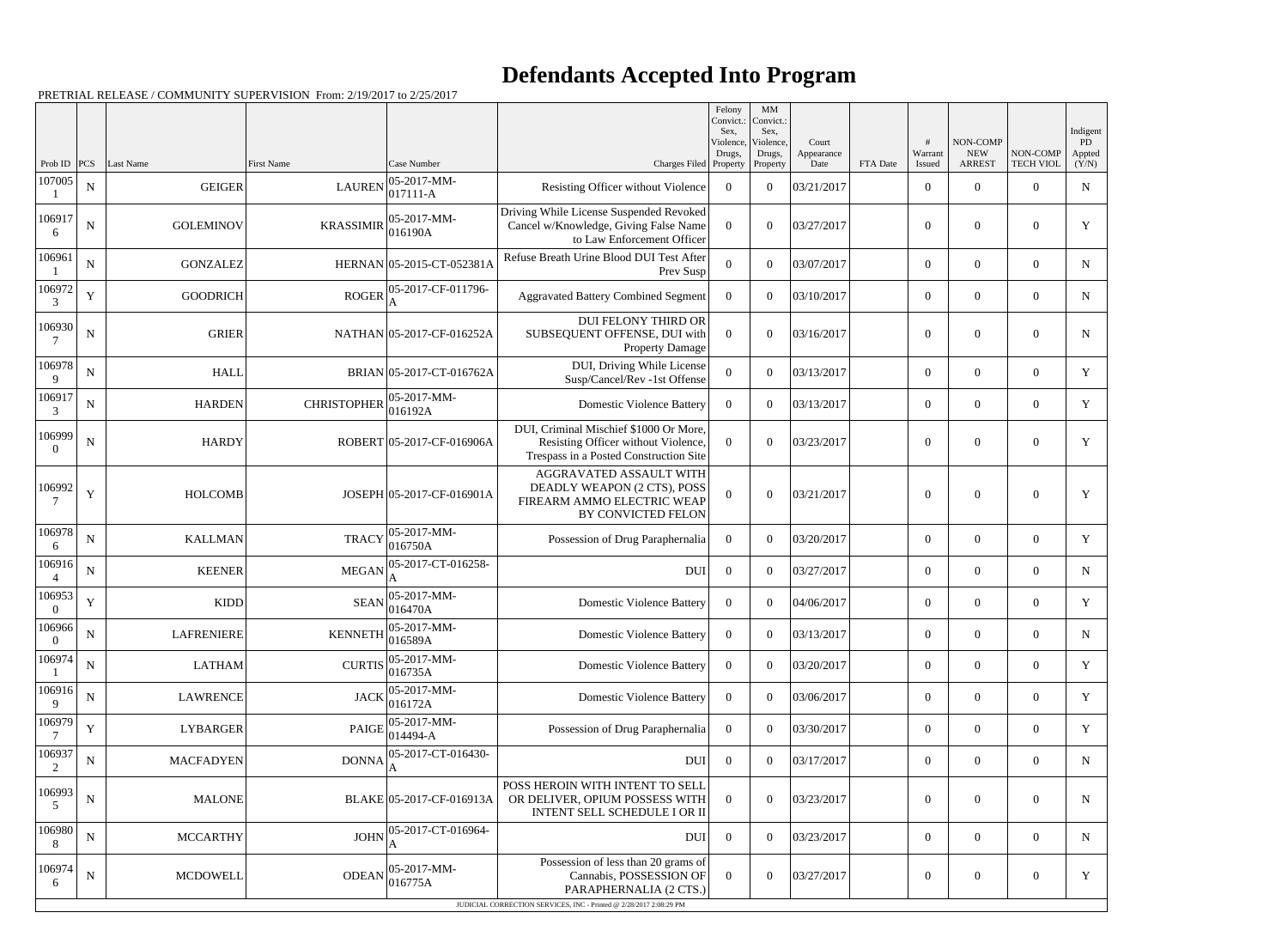## **Defendants Accepted Into Program**

| Prob ID<br>106978        | PCS<br>${\bf N}$ | Last Name      | First Name                                                   | Case Number                                   | Charges Filed Property                                                                                                                                                                           | Violence,<br>Drugs, | Violence,<br>Drugs,<br>Property | Court<br>Appearance<br>Date | FTA Date | #<br>Warrant<br>Issued | NON-COMP<br><b>NEW</b><br><b>ARREST</b> | NON-COMP<br><b>TECH VIOL</b> | Indigent<br>PD<br>Appted<br>(Y/N) |
|--------------------------|------------------|----------------|--------------------------------------------------------------|-----------------------------------------------|--------------------------------------------------------------------------------------------------------------------------------------------------------------------------------------------------|---------------------|---------------------------------|-----------------------------|----------|------------------------|-----------------------------------------|------------------------------|-----------------------------------|
| 8                        |                  | <b>NASH</b>    |                                                              | $ 05-2017-MM-$<br>$PAUL\vert_{016743A}^{000}$ | <b>Domestic Violence Battery</b>                                                                                                                                                                 | $\overline{0}$      | $\theta$                        | 04/06/2017                  |          | $\overline{0}$         | $\theta$                                | $\overline{0}$               | $\mathbf Y$                       |
| 106973<br>8              | $\mathbf N$      | <b>PRATT</b>   |                                                              | SAMANTHA 05-2017-CF-016741A                   | Driving While License Susp/Cancel/Rev -<br>2nd Offense, POSSESSION OF<br>COCAINE, Possession of Drug<br>Paraphernalia, Introduction of Contraband<br>into Detention Facility                     | $\theta$            | $\Omega$                        | 03/23/2017                  |          | $\theta$               | $\theta$                                | $\overline{0}$               | Y                                 |
| 106953<br>2              | Y                | <b>RIVERA</b>  | <b>ALADIN</b>                                                | 05-2017-MM-<br> 016418A                       | <b>Domestic Violence Battery</b>                                                                                                                                                                 | $\overline{0}$      | $\theta$                        | 03/16/2017                  |          | $\boldsymbol{0}$       | $\overline{0}$                          | $\overline{0}$               | $\mathbf Y$                       |
| 106917<br>5              | $\mathbf N$      | <b>SHOOK</b>   |                                                              | DANIELLE 05-2017-CF-016198A                   | Possession of Heroin, Possession of less<br>than 20 grams of Cannabis, 2 Cts.<br>Possession of Drug Paraphernalia                                                                                | $\Omega$            | $\Omega$                        | 03/14/2017                  |          | $\theta$               | $\Omega$                                | $\overline{0}$               | Y                                 |
| 106996<br>$\Omega$       | N                | <b>SIEGEL</b>  |                                                              | BRANDI 05-2017-CF-016884A                     | POSSESSION OF DRUG<br>PARAPHERNALIA (2 CTS.),<br>POSSESSION HEROIN MORE THAN 10<br><b>GRAMS SCHEDULE I</b>                                                                                       | $\theta$            | $\Omega$                        | 03/23/2017                  |          | $\theta$               | $\Omega$                                | $\overline{0}$               | $\mathbf N$                       |
| 106997<br>6              | ${\bf N}$        | <b>TATE</b>    | <b>TRAVIS</b>                                                | $ 05-2017-MM-$<br>$ 016903 - A$               | Resisting Officer without Violence                                                                                                                                                               | $\overline{0}$      | $\Omega$                        | 03/20/2017                  |          | $\overline{0}$         | $\Omega$                                | $\overline{0}$               | Y                                 |
| 106955                   | ${\bf N}$        | <b>THOMAS</b>  |                                                              | MATTHEW 05-2017-CT-016651A                    | <b>DUI</b>                                                                                                                                                                                       | $\theta$            | $\Omega$                        | 03/17/2017                  |          | $\Omega$               | $\theta$                                | $\overline{0}$               | $\mathbf N$                       |
| 106979<br>$\Omega$       | ${\bf N}$        | <b>TOPPI</b>   | <b>JON</b>                                                   | $ 05-2017-MM-$<br> 016768A                    | <b>Domestic Violence Battery</b>                                                                                                                                                                 | $\overline{0}$      | $\Omega$                        | 03/20/2017                  |          | $\Omega$               | $\theta$                                | $\overline{0}$               | $\mathbf N$                       |
| 106936                   | ${\bf N}$        | <b>UPDIKE</b>  |                                                              | DARLENE 05-2017-CT-016435A                    | <b>DUI</b>                                                                                                                                                                                       | $\overline{0}$      | $\theta$                        | 03/17/2017                  |          | $\overline{0}$         | $\overline{0}$                          | $\overline{0}$               | ${\bf N}$                         |
| 106916<br>8              | $\mathbf N$      | <b>VINCENT</b> | VANESSA $\begin{bmatrix} 0 & -1 \\ 0 & 16201A \end{bmatrix}$ | $ 05-2017-MM-$                                | Possession of less than 20 grams of<br>Cannabis                                                                                                                                                  | $\overline{0}$      | $\Omega$                        | 03/13/2017                  |          | $\overline{0}$         | $\theta$                                | $\overline{0}$               | Y                                 |
| 106998<br>$\overline{4}$ | $\mathbf N$      | <b>WALKER</b>  |                                                              | JEROME 05-2017-CF-016892A                     | Manufacture of Cocaine, Possession of<br>Cocaine, Possession of Cannabis More than<br>20 Grams, Possession of Drug<br>Paraphernalia                                                              | $\overline{0}$      | $\Omega$                        | 03/21/2017                  |          | $\overline{0}$         | $\theta$                                | $\overline{0}$               | Y                                 |
| 106914<br>8              | ${\bf N}$        | <b>WARREN</b>  | <b>JUSTIN</b>                                                | $ 05-2017-MM-$<br>016203A                     | Petit Theft                                                                                                                                                                                      | $\overline{0}$      | $\theta$                        | 03/14/2017                  |          | $\boldsymbol{0}$       | $\overline{0}$                          | $\mathbf{0}$                 | $\mathbf N$                       |
| 106999<br>3              | $\mathbf Y$      | <b>WARREN</b>  | <b>NATORI</b>                                                | $ 05-2017-MM-$<br> 016893A                    | Domestic Violence Battery, Resisting<br>Officer without Violence, Disorderly<br>Conduct                                                                                                          | $\overline{0}$      | $\Omega$                        | 03/27/2017                  |          | $\boldsymbol{0}$       | $\boldsymbol{0}$                        | $\boldsymbol{0}$             | Y                                 |
| 106991<br>$\overline{4}$ | ${\bf N}$        | <b>WEBER</b>   | <b>JONATHAN</b>                                              | $ 05-2017-MM-$<br>$ 010052-A$                 | <b>Domestic Violence Battery</b>                                                                                                                                                                 | $\boldsymbol{0}$    | $\overline{0}$                  | 03/01/2017                  |          | $\overline{0}$         | $\overline{0}$                          | $\overline{0}$               | Y                                 |
| 106995<br>5              | $\mathbf N$      | <b>WEST</b>    |                                                              | CHRISTOPHER 05-2017-CT-016919A                | DUI, Driving While License<br>Susp/Cancel/Rev -1st Offense                                                                                                                                       | $\mathbf{0}$        | $\theta$                        | 03/23/2017                  |          | $\overline{0}$         | $\overline{0}$                          | $\overline{0}$               | Y                                 |
| 106998<br>$\overline{2}$ | ${\bf N}$        | <b>WOOD</b>    |                                                              | KARA 05-2017-CF-016904A                       | Poss Of Controlled Subs W Intent Sell Or<br>Distribute, Possession of Drug<br>Paraphernalia                                                                                                      | $\mathbf{0}$        | $\overline{0}$                  | 03/21/2017                  |          | $\boldsymbol{0}$       | $\overline{0}$                          | $\overline{0}$               | Y                                 |
| 106978                   | $\mathbf N$      | <b>YATES</b>   |                                                              | $MALLORY$ $ 05-2017-MM-$<br>016742A           | Possession of Drug Paraphernalia                                                                                                                                                                 | $\overline{0}$      | $\overline{0}$                  | 03/20/2017                  |          | $\overline{0}$         | $\overline{0}$                          | $\overline{0}$               | $\mathbf N$                       |
| 106916<br>6              | $\mathbf N$      | <b>YOUNG</b>   |                                                              |                                               | DRIVING WHILE LICENSE<br>RICHARD 05-2017-CF-016206A   PERMANENTLY REVOKED, Possession<br>of less than 20 grams of Cannabis<br>JUDICIAL CORRECTION SERVICES, INC - Printed @ 2/28/2017 2:08:29 PM | $\overline{0}$      | $\overline{0}$                  | 03/21/2017                  |          | $\boldsymbol{0}$       | $\overline{0}$                          | $\boldsymbol{0}$             | Y                                 |